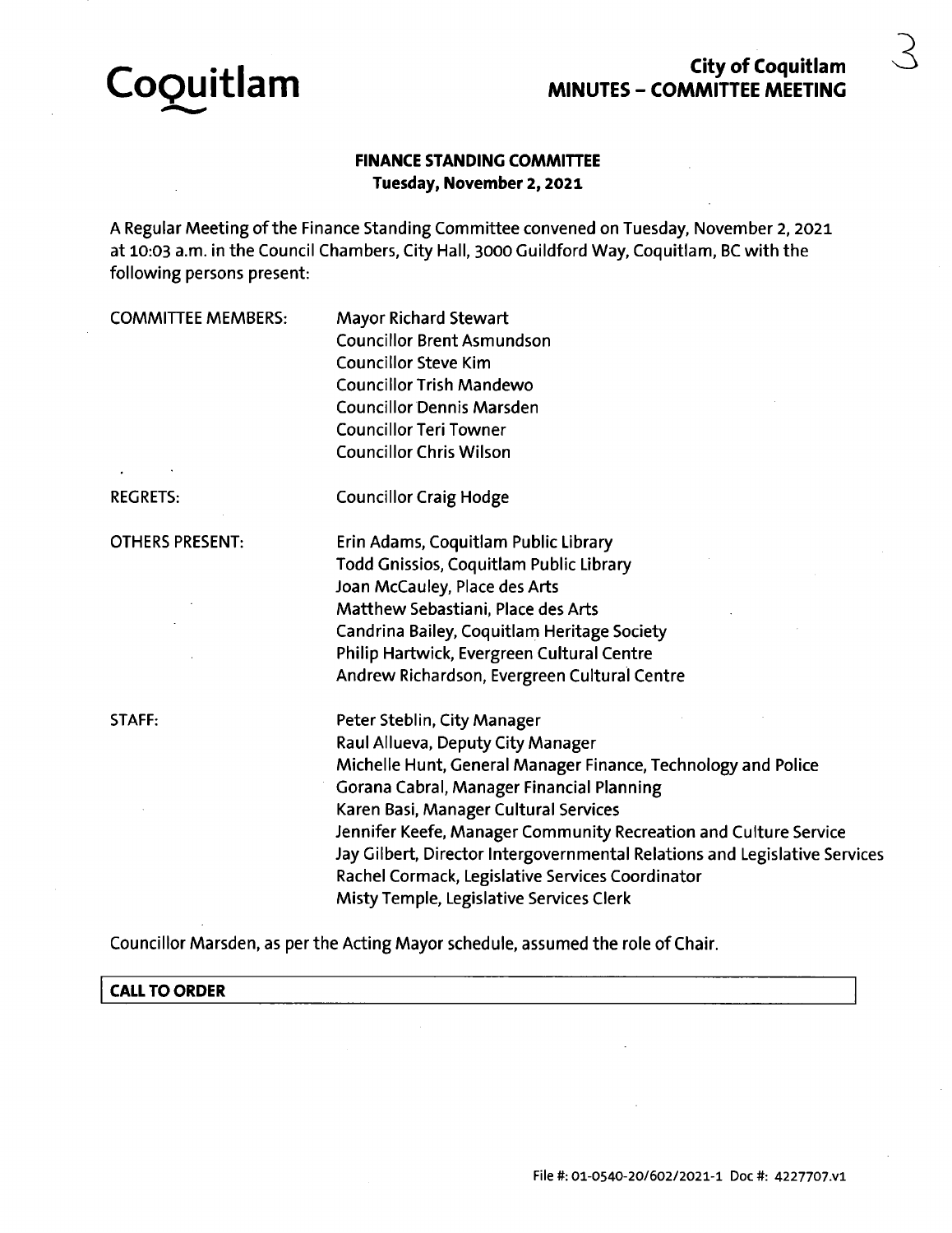#### **BUDGET PRESENTATIONS**

#### **1. Coquitlam Public Library**

Erin Adams (Board Chair) and Todd Gnissios (Executive Director) for the Coquitlam Public Library, appeared before the Committee and referred to slides contained in their presentation.

Discussion ensued relative to the following:

- Appreciation for the Library'<sup>s</sup> work during the pandemic and the recent heatwave
- Clarification regarding the nature of the funding requests as either ongoing or one-time
- Support for the Library Link'<sup>s</sup> success as <sup>a</sup> mobile library
- The potential for maintenance-related savings that <sup>a</sup> new mobile library vehicle may offer

In response to <sup>a</sup> question from a member of the Committee, Mr. Gnissios responded that the library'<sup>s</sup> reserves had been largely depleted, as funds were needed in order to address other critical areas.

Discussion continued relative to the following:

- Clarification regarding the allocation ofthe Library'<sup>s</sup> reserve funds  $\bullet$
- $\bullet$ Clarification that the proposed vehicle'<sup>s</sup> lifespan is expected to be 10 to 15 years
- Concern for the costly nature of the requested Library Link replacement vehicle
- The inclusion of a 10% contingency fee on the vehicle's proposed cost
- Support for fundraising initiatives in order to alleviate some financial challenges and the organization'<sup>s</sup> capacity for fundraising
- The understanding that the Library Link's mobile nature excludes it from consideration for grants specific to infrastructure
- Clarification regarding the ongoing funding needs for certain proposals
- Appreciation for the Library'<sup>s</sup> work with Reconciliation and First Nation collections  $\bullet$

In response to a question from a member of the Committee, Ms. Adams responded that Council had previously asked the library to apply its reserves according to its priorities. She added that, as such, there had not been <sup>a</sup> consultation relating to the use of reserves on collection requests.

Mayor Stewart left the meeting at this time (10:33 a.m.) and returned at 10:34 a.m.

### **2. Place des Arts**

Joan McCauley (Executive Director) and Matthew Sebastiani (Board Treasurer) for Place des Arts, appeared before the Committee and referred to slides contained in their presentation.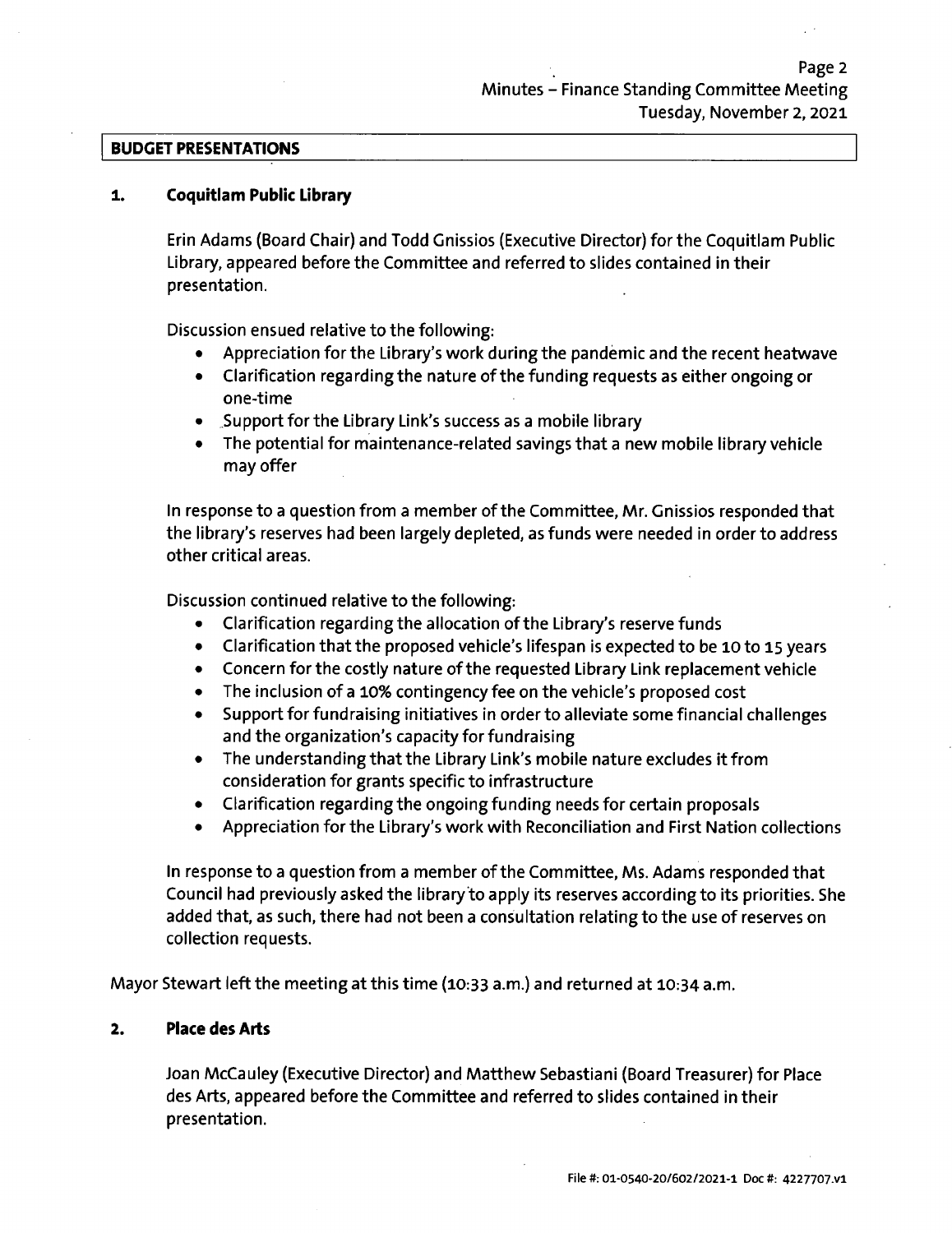Councillor Wilson left the meeting at this time (10:51 a.m.) and returned at 10:56 p.m.

Discussion ensued relative to the following:

**<**

- Appreciation for the organization's success in self-funding and fiscal management
- The desire for information as to how the online store on the Place des Arts website potentially contributes to Place des Arts funds
- Appreciation for Place des Arts work in regards to <sup>a</sup> Diversity, Equity and Inclusiveness Strategy
- The understanding that an in-house technology assistant facilitates immediate troubleshooting and support
- Clarification that the proposed role would be a salaried position
- Support for strategies intended to promote youth engagement in the arts
- The desire for Place des Arts to share the tools they utilized to facilitate youth engagement with the City

#### **3. Coquitlam Heritage Society**

Councillor Asmundson left the meeting at this time (11:14 a.m.) and returned at 11:18 a.m.

Candrina Bailey (Executive Director) for the Coquitlam Heritage Society, appeared before the Committee and referred to slides contained in the presentation.

Discussion ensued relative to the following:

- Appreciation for the team'<sup>s</sup> efficiency and success in accomplishing goals
- Support for the organization'<sup>s</sup> focus on prioritizing their most urgent challenges
- Clarification regarding the specific process of submitting grant applications

#### **4. Evergreen Cultural Centre**

Philip Hartwick (Executive Director) and Andrew Richardson (Board Treasurer) for the Evergreen Cultural Centre, appeared before the Committee and referred to slides contained in their presentation.

Discussion ensued relative to the following:

- Appreciation for the organization's successful year given the impact of the pandemic
- Support for the use of innovative art displays in generating community interest
- The augmented partnership opportunities that the proposed coordinator role may be able to facilitate
- Clarification of previous budget requests as they relate to the current capital request
- The unique challenges that the pandemic imposed on the arts
- Appreciation for the Centre'<sup>s</sup> level of public engagement